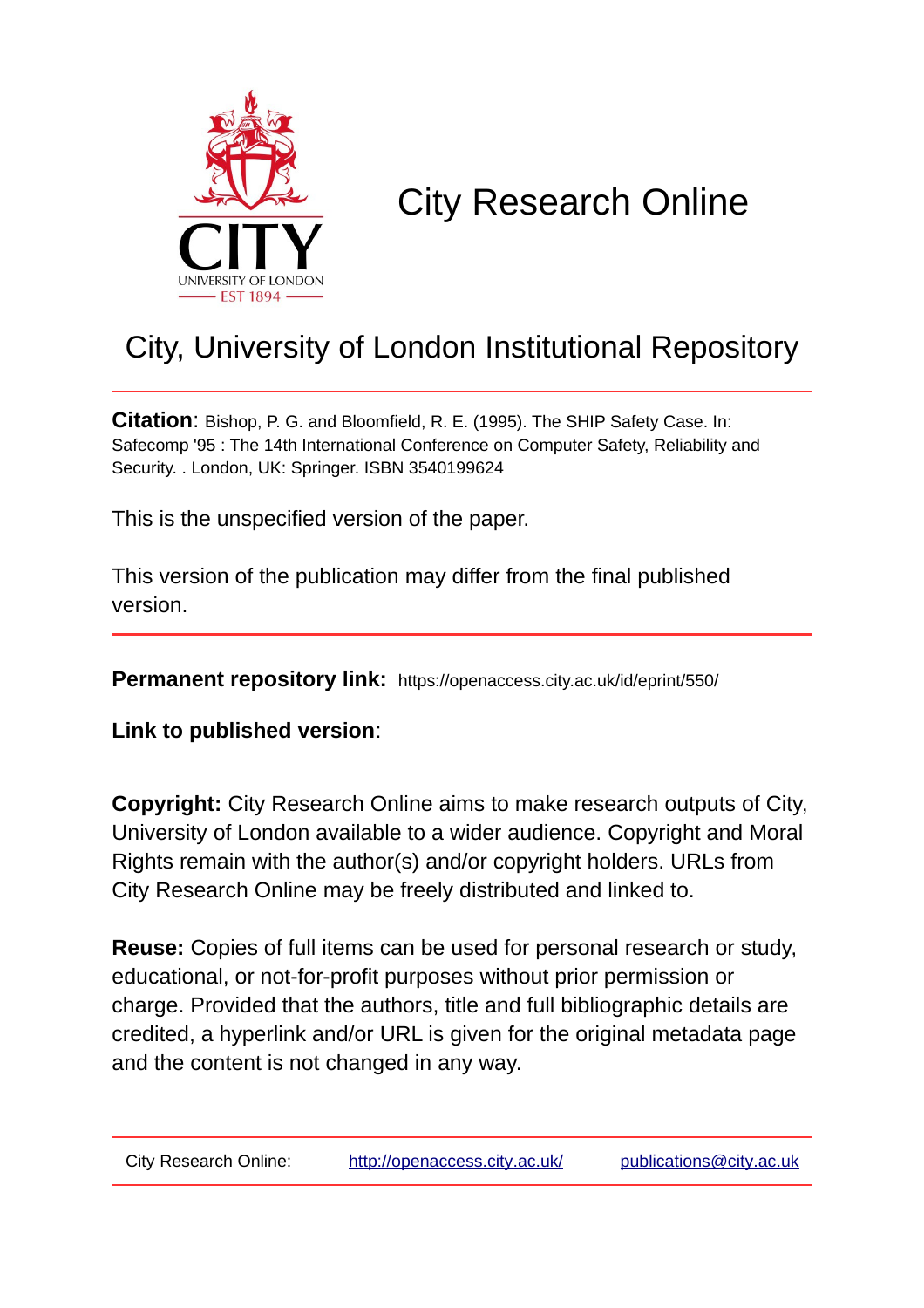# **The SHIP Safety Case Approach**

P.G. Bishop and R.E. Bloomfield, Adelard, London, E3 2DA, England

#### **Abstract**

This paper presents a safety case approach to the justification of safety-related systems. It combines methods used for handling software design faults with approaches used for hazardous plant. The general structure of the safety argument is presented together with the underlying models for system failure that can be used as the basis for quantified reliability estimates. The approach is illustrated using plant and computer based examples.

## **Introduction**

The SHIP project was sponsored under the EU Environment Programme (Major Industrial Hazards). The objective of the project was to assure plant safety in the presence of design faults but it was tackled from a novel standpoint. In software, all faults are design faults so techniques developed for software might well be applicable to the design of complete systems.

This paper describes a central element of this research—the SHIP safety case. The concept of a "safety case" grew out of work in the nuclear industry and is now a familiar term in many industries. For example, in the UK the CIMAH regulations implement the EC Directive on Major Hazards (the Seveso Directive) and require a report on the safety of the installation that addresses the dangerous substances involved; the installation itself; the management system; and the potential for major accidents. In SHIP, the safety case concept has been formalised and extended to cover both hardware and software systems.

## **Elements of a safety case**

We define a safety case as:

*"a documented body of evidence that provides a convincing and valid argument that a system is adequately safe for a given application in a given environment"*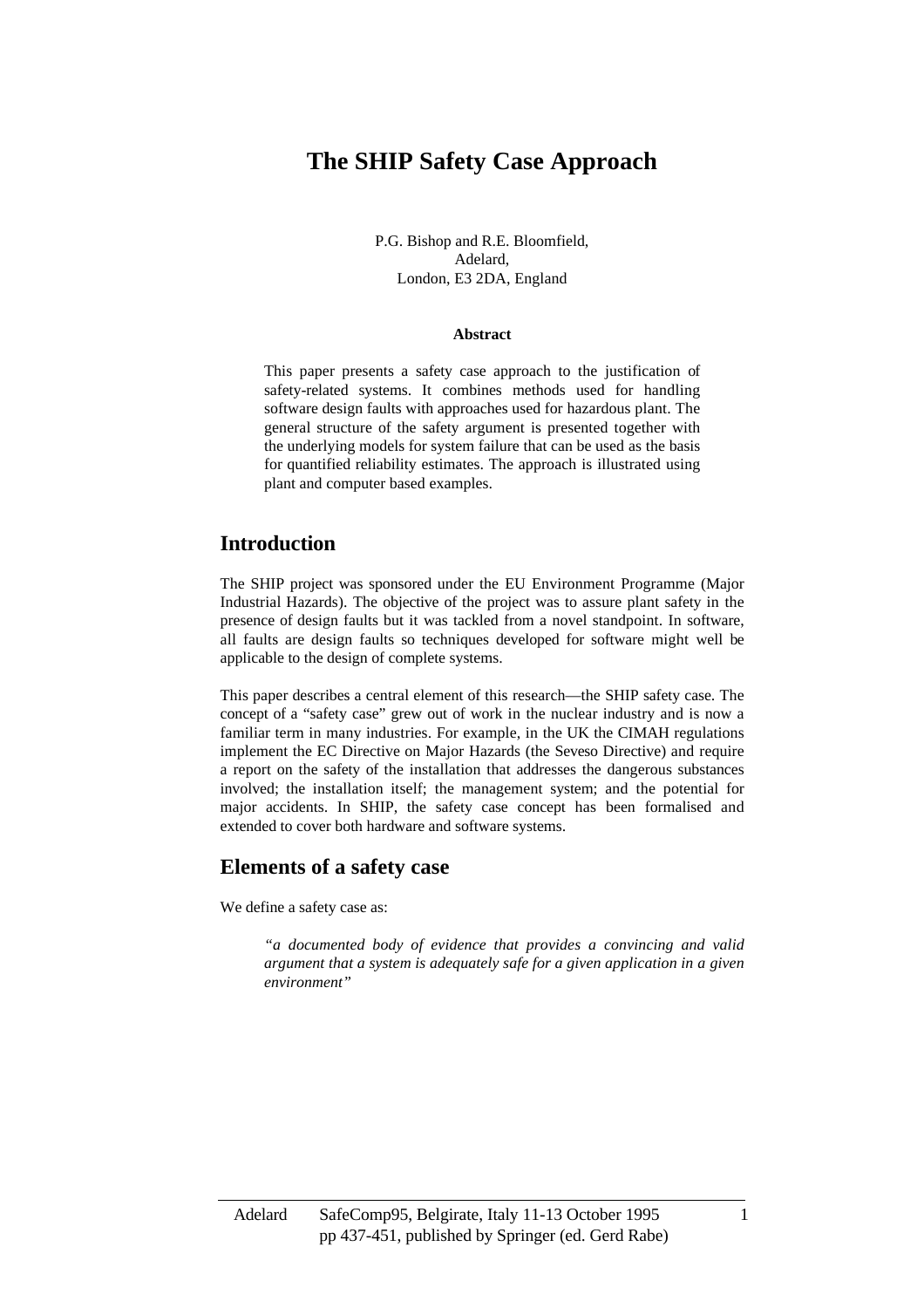The development of the SHIP safety case is based on: a simple model of the system behaviour; the available evidence; and an argument which translates evidence into claims about behaviour.

# **General Safety Case Structure**

The safety case should be developed in parallel with the design. It will evolve and become more detailed as the system is developed. At each stage, the basis for the safety arguments should be clear. The safety case should:

- make an explicit set of claims about the system
- provide a systematic structure for marshalling the evidence
- provide a set of safety arguments that link the claims to the evidence
- make clear the assumptions and judgements underlying the arguments
- provide for different viewpoints and levels of detail

There is much work on the structuring and representation of arguments in mathematical logic [Gentzen69] and in formal methods [Hoare69, Jones90]. In the safety field we have the traditional representation such as fault trees [Vesely81] and the safety arguments in the Safety Argument Manager (SAM) [McDermid94]. The safety case structure developed in SHIP draws on this work. In addition we have formalised the basic argument structure, so that the safety argument could in principle be checked, supported and maintained by tools if the approach is further developed. Within this structure we consider the basic types of argument that can be deployed.

Within the SHIP model, a safety case consists of the following elements: a *claim* about a property of the system or some subsystem; *evidence* which is used as the basis of the safety argument; an *argument* linking the evidence to the claim, and an *inference* mechanism that provides the transformational rules for the argument. This is summarised in the figure below.



Figure 1: Argument Structure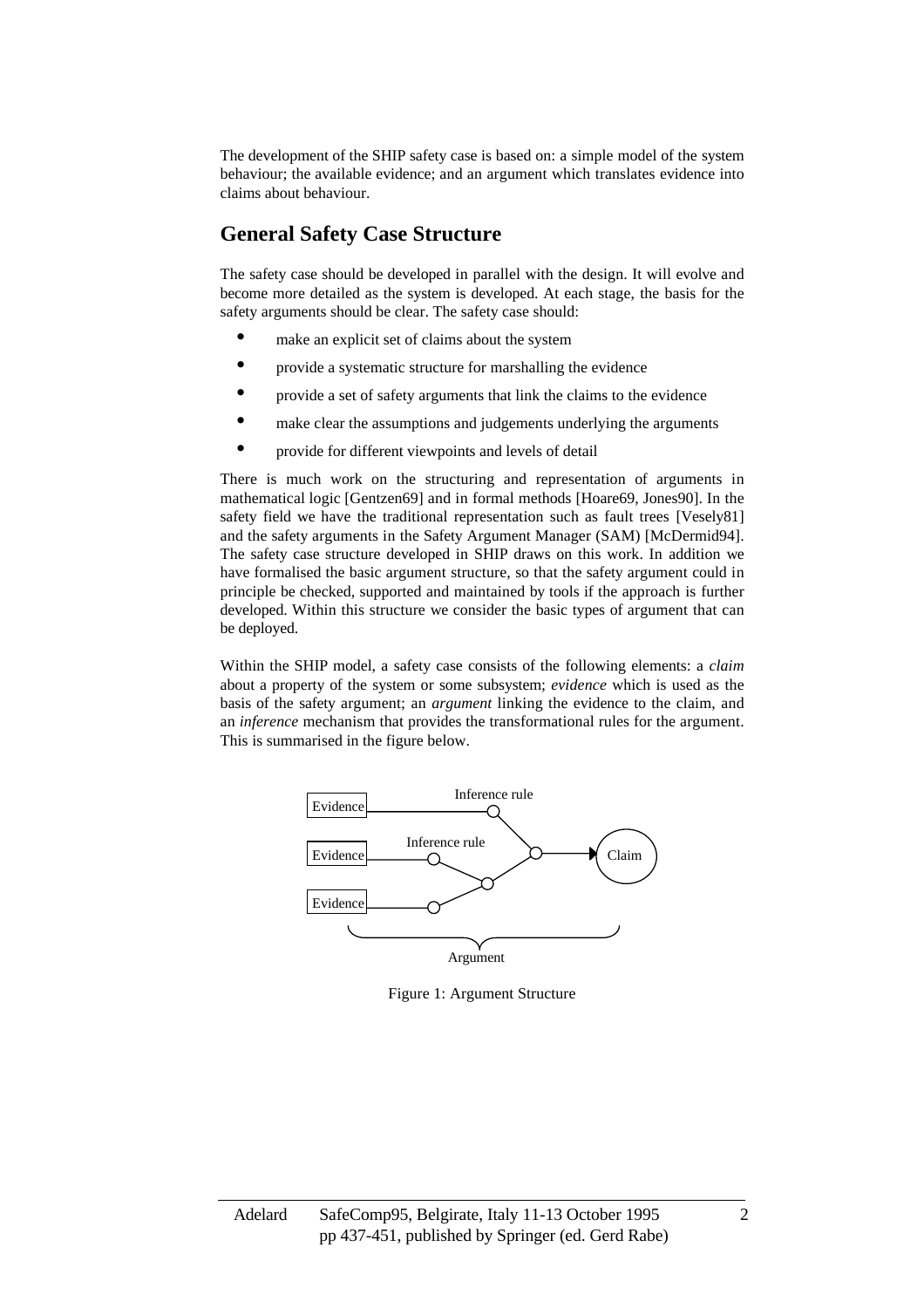The actual nature of the argument and the inference mechanism can vary depending on the system design and the safety case strategy. For example an argument could be:

- *Deterministic*, where the evidence can be axioms, the inference mechanism is the rules of predicate logic, and the safety argument is a proof using those rules.
- *Probabilistic*, where the evidence could be component failure rates and assumptions of independence, and the inference mechanism is statistical analysis.
- *Qualitative*, where the evidence might be adherence to standards, design rules, or guidance. The inference mechanism is some form of acceptance criterion based on this.

In addition the overall argument should be *robust*, i.e. the argument can be sound even if there are uncertainties or errors.

### **Structuring a Safety Case**

In practice it is unlikely that any safety case will be entirely deterministic or probabilistic. It may consist of a number of claims about specific properties of the system which may not necessarily be the same type. In addition it needs to be viewed at various levels of detail. It is proposed that a safety case can be structured as a hierarchy of claims as shown below:



Figure 2: Hierarchic Argument Structure

In this model, the evidence used at one level of the argument can be:

facts, e.g. based on established scientific principles and prior research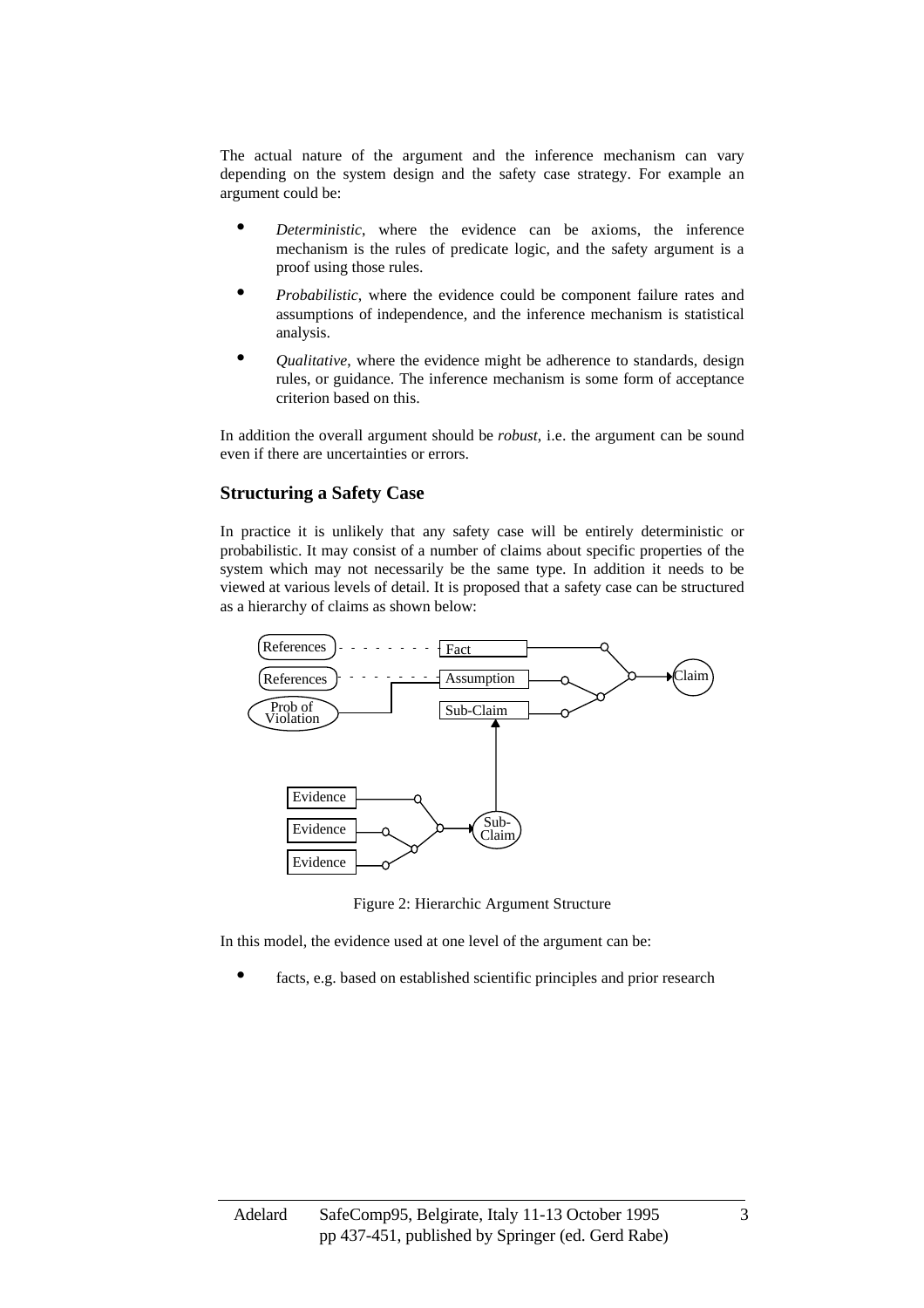- assumptions, which are necessary to make the argument, but may not always apply in the "real world"
- sub-claims, derived from a lower-level sub-argument

This is a recursive structure which can represent arguments at successively finer levels of detail. This structure could evolve over the lifetime of the project. Initially some of the sub-claims might actually be *design targets*, but as the system develops the sub-claims might be replaced by facts or more detailed sub-arguments based on the real system. Deviations in implementation can be analysed to see how this affects a sub-claim, and how changes in sub-claim "ripple through" the safety argument.

In order to simplify the evaluation of this structure, it is proposed that:

- any argument tree must be consistent in type using a single consistent set of inference rules
- the evidence from sub-arguments must be consistent in type, or it must be possible to transform the type

For example, if the top-level argument is probabilistic, and there is a deterministic argument that some subsystem is free of design faults, the zero fault result is transformed into a zero failure rate in the top-level evidence. Equally if the toplevel argument is deterministic, lower-level probability calculations can be linked to probabilities of violating the assumptions. For example it might be possible make a deterministic argument that a system is safe provided that "at least two feed pumps will always be available". A separate lower-level computation might calculate the chance that this assumption will be invalid. This information might then be used to qualify the claim (e.g. there is 0.999 chance/year of safe operation).

## **Deterministic Argument**

A deterministic argument supports a claim or sub-claim by showing that, given some assumptions and a model of the real world, certain hazardous behaviours are "incredible". A simple example for a chemical plant may be that the inventory of two chemicals is not sufficiently large for a critical explosive mass to be present. An example from the computer area would be a proof that a communications protocol cannot deadlock.

In addition to deterministic claims about the behaviour of the system, weaker deterministic arguments may be made about the faults in a system. These arguments require evidence of the complete absence of certain classes of faults for a particular system function or component. For example, the use of a CAD system may exclude some forms of translation fault or the typing mechanisms in a high level computer programming language may exclude certain errors.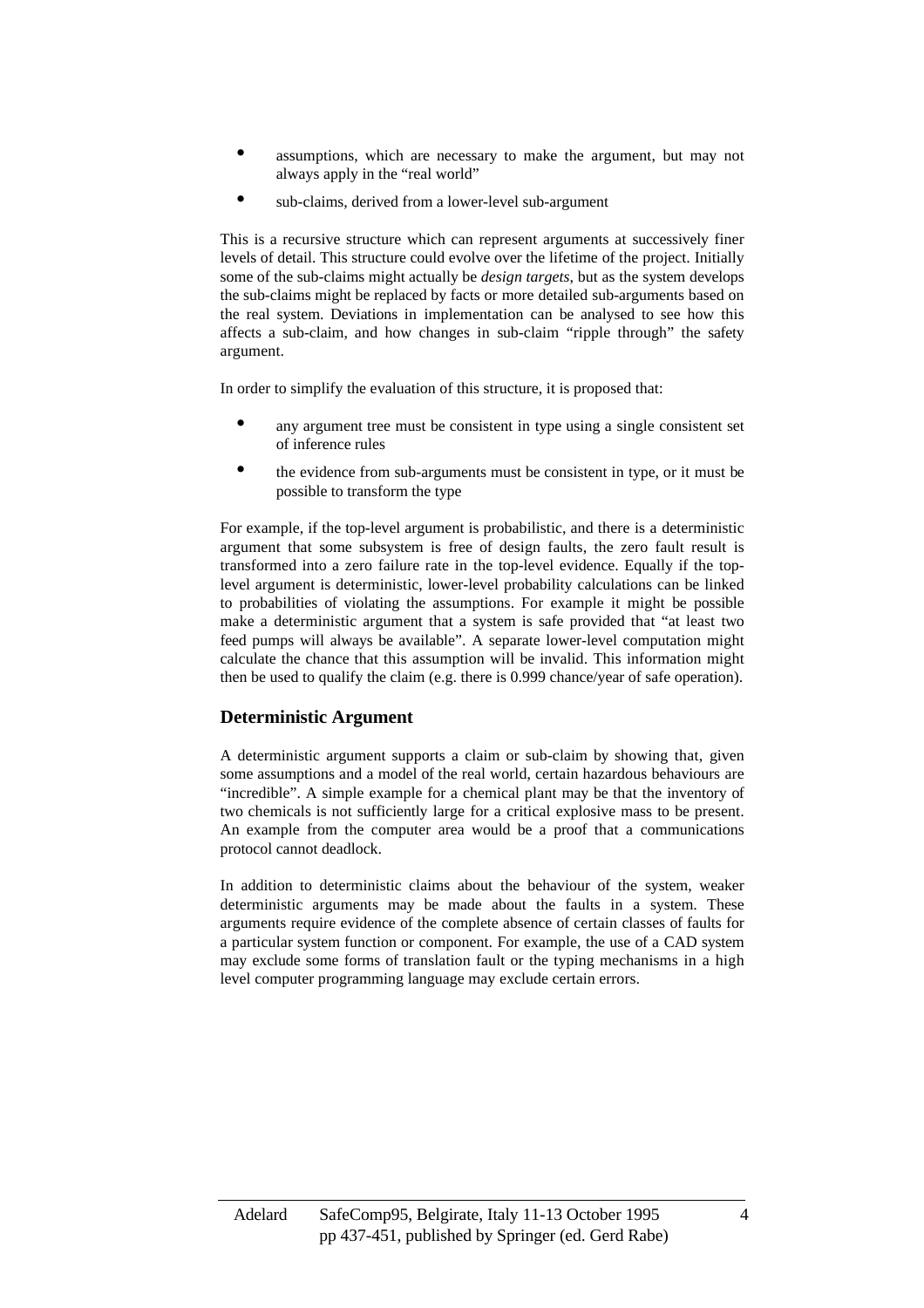Deterministic arguments would normally require a formal model of the system and a proof that the system is safe with respect to its safety requirements (the proof could be a rigorous style argument rather than a machine-checked proof). The supporting evidence could include:

- explicit validation of the model assumptions
- an independent check of the formal argument

In addition to arguments based on formal models, it may also be possible to claim "fault-freeness" on the basis of exhaustive test coverage of all required behaviours.

### **Probabilistic Argument**

Probabilistic argument combines parameter estimates to obtain an estimate of the probability of some top level property (e.g. dangerous failure). The inference structure might be some form of Bayesian combination, evaluation of some stochastic model (e.g. Markov model or a fault tree), or simple statistical combination. It should be noted that probabilistic arguments also make use of an underlying model of system behaviour and the relationships between the various forms of evidence.

## **Qualitative Argument**

Most safety cases will include important qualitative claims. In some ways they are similar to deterministic arguments in the sense that some particular property exists. While deterministic arguments might be binary, qualitative arguments might be more fuzzy (e.g. refer to a rating such as "good", "indifferent" or "bad") and the ratings may be assigned by expert judgement. Qualitative assessment can also be binary where some "tick-list" of criteria must be satisfied to demonstrate acceptability (e.g. conformity to standards, construction criteria, or design rules). This may be a valid approach if the design tick-list encapsulates past experience which has been shown to achieve safety.

## **Dealing with Uncertainty**

Any safety argument is susceptible to error (e.g. in the evidence, the argument or the assumptions) so there should be strategies for limiting the risks associated with such errors. One simple strategy is to design the overall argument so that can withstand a single flaw, i.e. we adopt a qualitative defence in depth approach to the argument. In this case it might be structured as follows.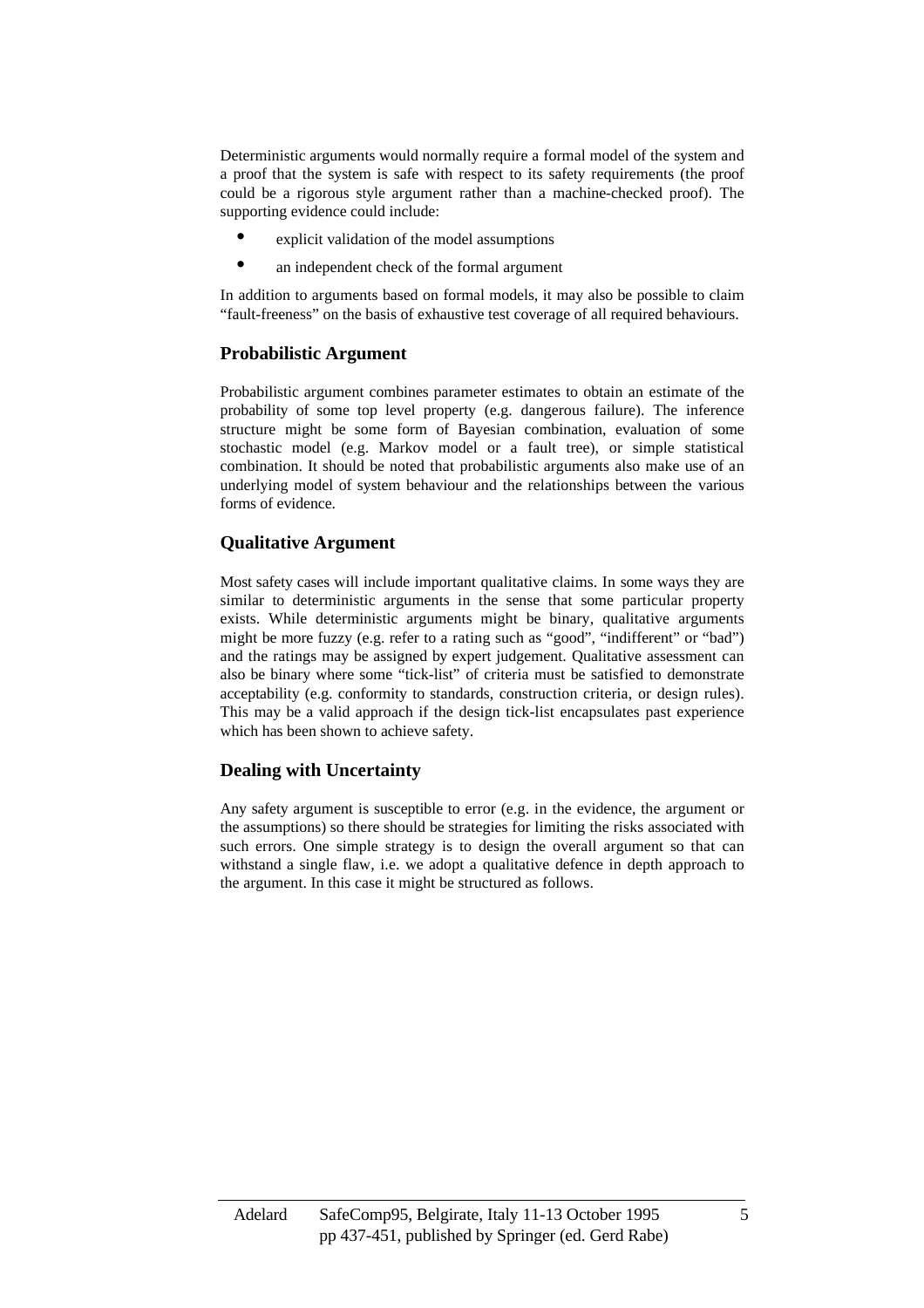

Figure 3: Example of a Safety Argument that Minimises Residual Doubts

Either chain would be sufficient to support the claim, and care should be taken to avoid any common links (e.g. common assumptions) between the two chains.

More sophisticated arguments could also be deployed which take a more quantified approach to such factors as: the confidence in specific assumptions, common mode failure probability, and numerical limits for claims made on any single leg

# **Approach to Quantification**

While the safety case structure can accommodate qualitative claims for system safety, the main objective of SHIP was to use a more quantified approach. In this section we outline the basic concepts that can support a quantified safety argument.

## **Underlying Models**

Our approach to reliability quantification in a safety case is based on two simple underlying models. The first is based on a standard model for software failure—and since software failures are due to design flaws, the same theories should be directly applicable to plant or computer hardware failures caused by design flaws. The second model considers the overall response of the system when a failure occurs, and demonstrates that the safety argument has to take into account the design methods, development process, and existing field experience.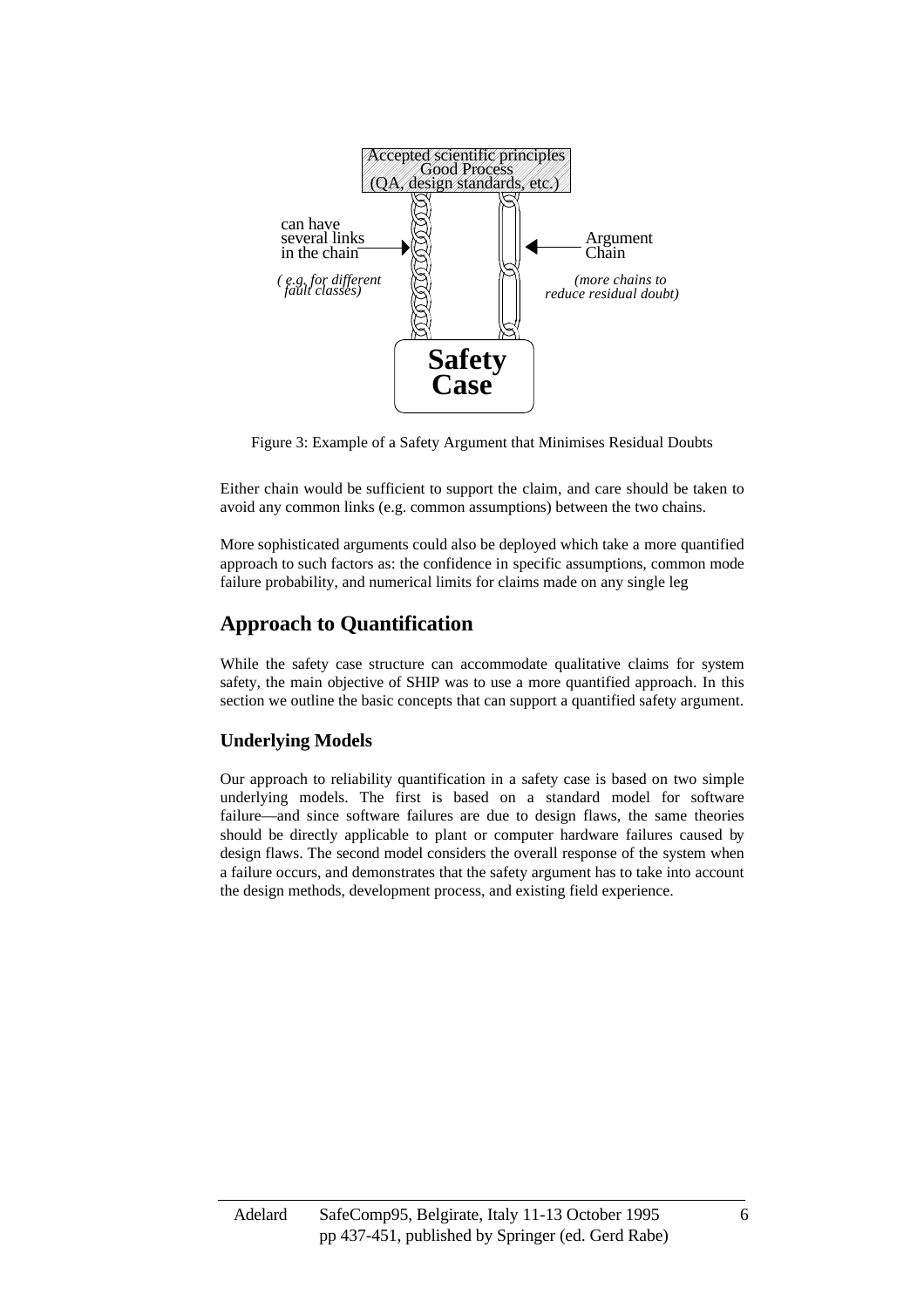#### *Failure model for software*

In trying to understand and predict the observed reliability of a software based system we need an underlying model for software failure. The reliability of a system is based on three factors:

- 1) the number of faults
- 2) the size and location of faults
- 3) the input distribution (operational profile)

This is illustrated in the figure below.



Figure 4: Illustration of the Software Failure Process

It is clear from the diagram that an alteration of the input distribution could radically alter the operational failure rate of the system. Where there is a single copy running in a fixed environment or where there are very many copies of the software running, the input distribution is likely to be effectively stable. Under such a stable input distribution, the faults are likely to have a fixed "perceived size" (which may be zero if a fault is not covered by input values).

In practice the number of faults within an item of software will not remain static. As operating experience is gained, faults will be revealed and corrected so the reliability of the software should grow with increasing execution time.

We considered that this model could be applied directly to hardware systems, so the related software reliability assessment methods could also be deployed. These methods include reliability growth modelling, testing and formal methods.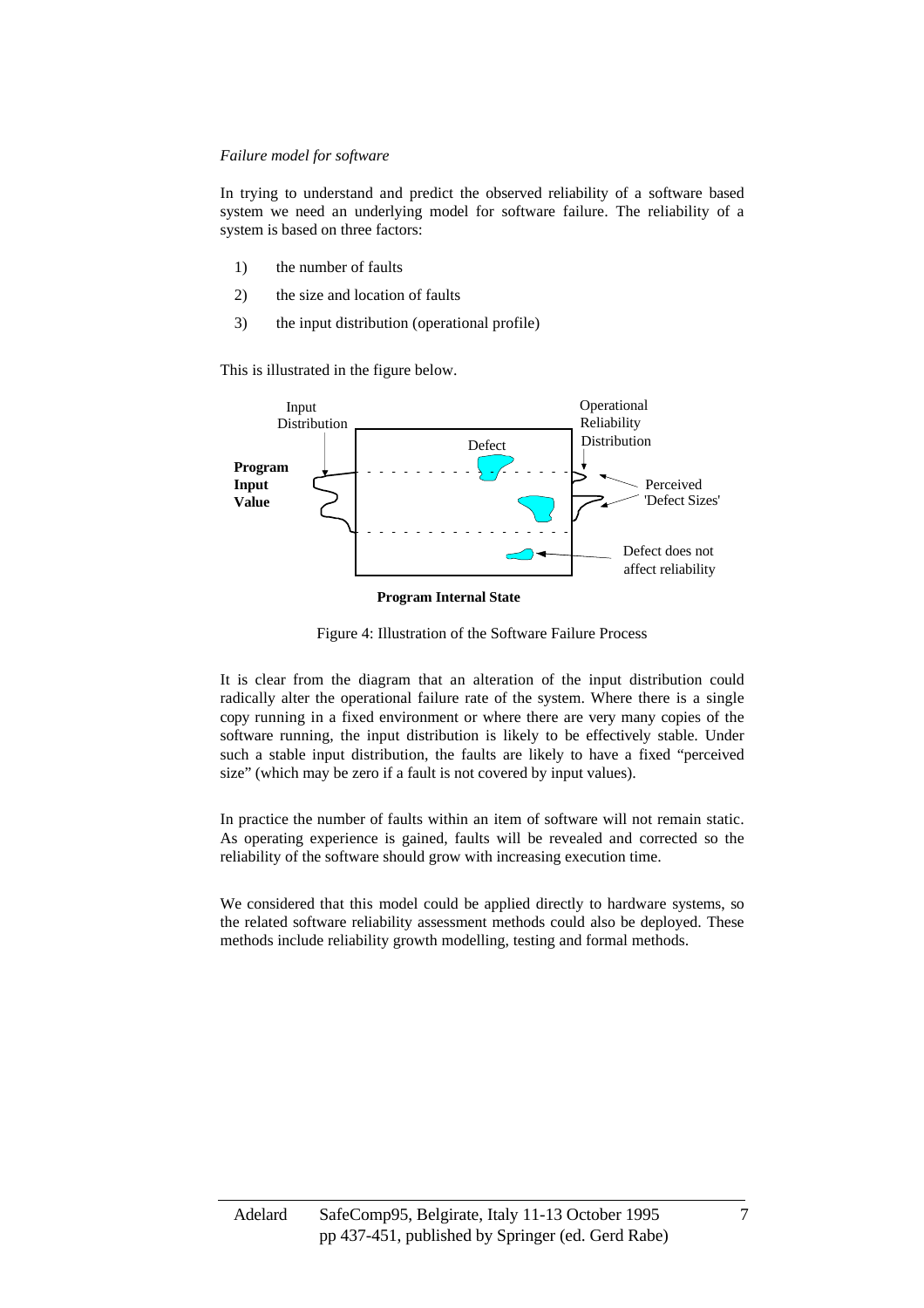#### *System failure behaviour*

In safety related systems, we are not just concerned with reliability in general; we also need to distinguish between dangerous and safe failures. This leads to the underlying model of behaviour shown below.



Figure 5: Model of System Failure Behaviour

This follows the standard fault-error-failure model for software. A *fault* is a defect in the program code and is the primary source of the failure. After development, the program could be perfect or faulty. However, even if it is faulty, the program may still operate correctly most of the time (i.e. stay in the OK state) until some triggering input condition is encountered. Once triggered, some of the computed values will deviate from the design intent (an *error*). However the deviation may not be large enough (or persist long enough) to be dangerous, so the system may recover naturally from the "glitch" in subsequent computations ("*self healing"*). Alternatively explicit design features (e.g. diversity, "firewalls", etc.) can be used to detect such deviations and either recover the correct value (*error recovery*) or override the value with a safe alternative (*fail-safety*).

If the failures are reported back then, in the longer term, the software can be corrected and a new version issued. Each version should (hopefully) contain fewer faults than the previous one and could potentially result in a "perfect" program. This is the principle underlying software reliability growth modelling.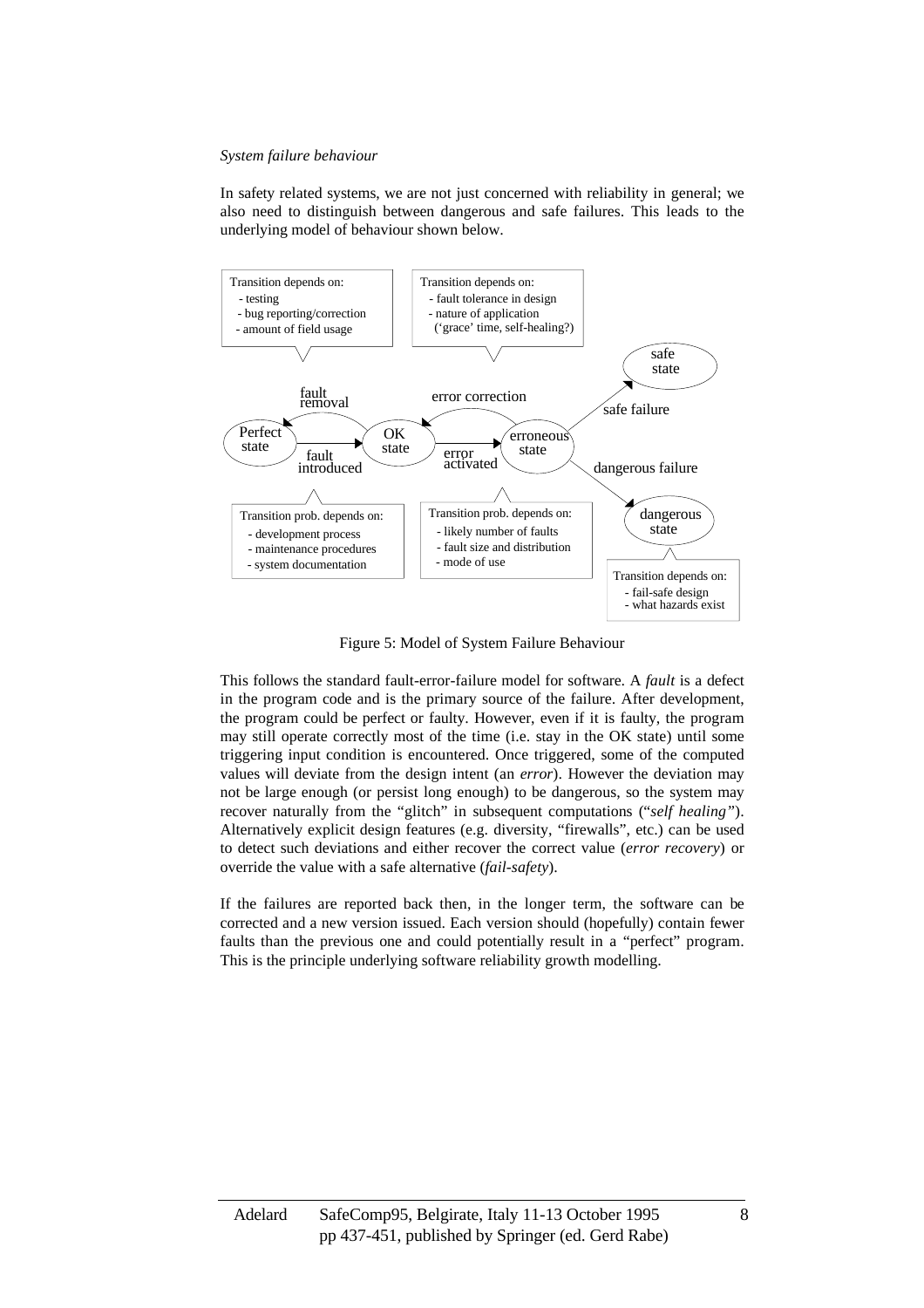These concepts should be equally applicable to faults in plant designs. The only difference in physical systems is that faults can occur spontaneously (e.g. random failures due to deterioration or stress) without any external intervention, and these faults can be fixed using a new part of the *same* design. However this aspect is already covered in conventional system reliability analyses.

Given that the basic concepts are valid, we still need to select which concepts will be deployed to support the specific safety argument. The strategy for developing a safety case is discussed below.

## **Using the Models to Develop a Safety Case Strategy**

The overall approach to generating the safety case involves:

- characterising the safety case arguments in terms of the transitions of the model
- ensuring the implementation strategy is compatible with the safety argument(s)
- determining and evaluating the evidence to support the claims made about the transition probabilities in the model

#### *Characterising the safety case*

As noted above one of the primary claims in developing the safety case is about the probability of dangerous failure. In developing the safety case arguments, it is useful to consider the mechanisms that determine the dangerous failure probability as indicated in the annotations of Figure 5. However, this is a general model, and a particular safety argument may focus on quantifying particular transition arcs. The main approaches are listed below:

- 1) A fault elimination and quantification argument can increase the chance of being in the "perfect" state and can also would reduce the probability of the  $OK \rightarrow$  *erroneous* transition. An extreme example would be an argument of correctness. This would imply that the error transition rate was zero, and this would be sufficient to bound the dangerous failure rate.
- 2) A failure containment argument that would strengthen the *erroneous*  $\rightarrow$ *OK* or *erroneous*  $\rightarrow$  *safe* transition. An example would be a strongly failsafe design which quantifies the fail-safe bias. This, coupled with test evidence bounding the error activation rate, would be sufficient to bound the dangerous failure rate.
- 3) A failure rate estimation argument that would estimate the  $OK \rightarrow$ *dangerous* transition. The whole system is treated as a "black-box" and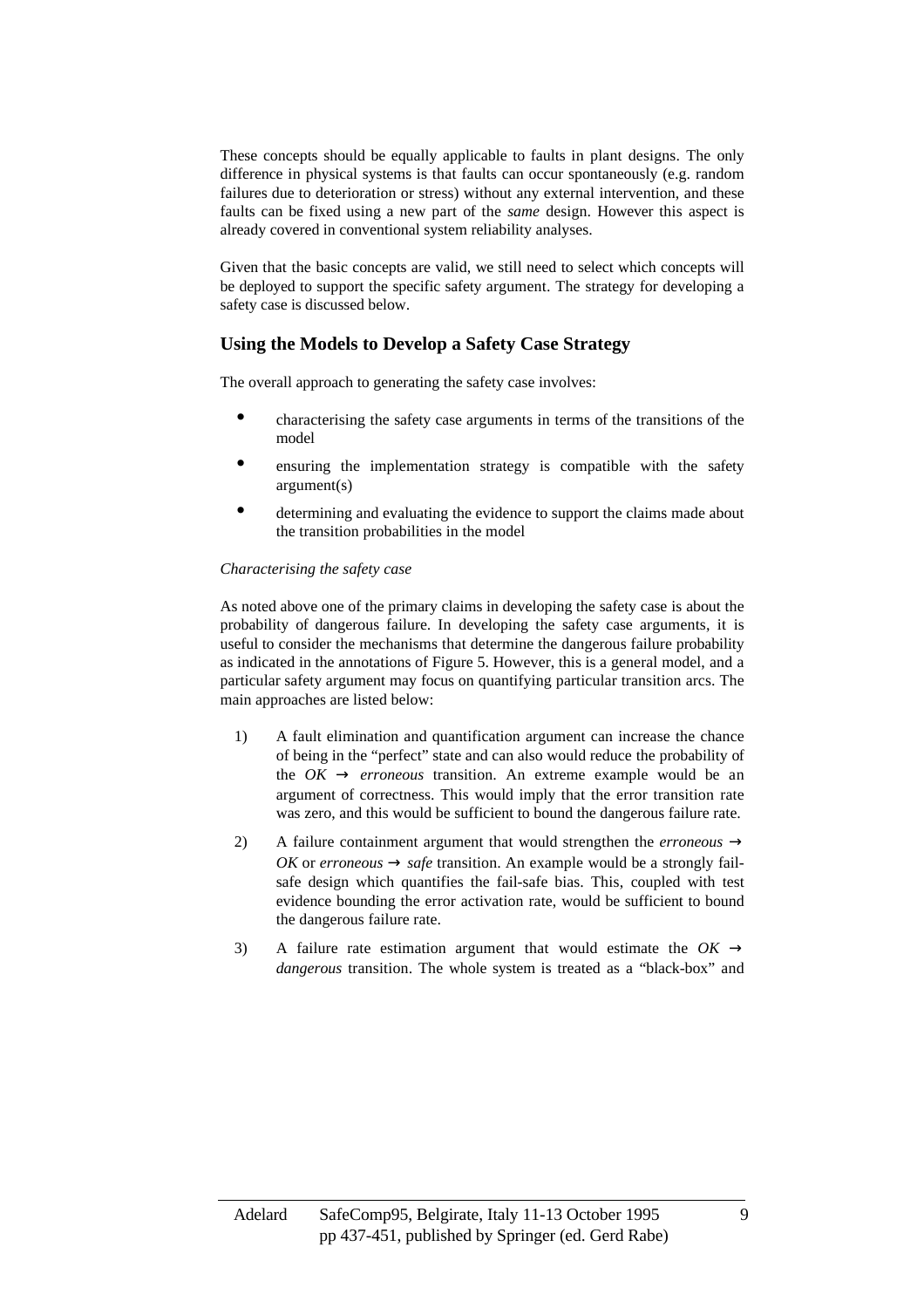probabilistic arguments are made about the observed failure rate based on past experience or extensive reliability testing.

It is also possible to apply the arguments selectively to particular components or fault classes, e.g.:

- 1) A design incorporates a safety barrier which can limit dangerous failures occurring in the remainder of the system. The safety argument would then focus on the reliability of the barrier rather than the whole system.
- 2) Different countermeasures might be utilised for different classes of fault. Each fault class then represents a separate "link" in the argument chain, and all fault classes would have to be covered to complete the argument chain. For example, design faults might be demonstrated to be absent by a deterministic argument, while random hardware failures are covered by hardware redundancy.

#### *Implementation supports the safety argument*

The previous discussion illustrates the key and closely coupled roles of the development processes and the design in formulating the safety case. Sometimes, the design and development approach is geared toward implementing the operational requirements; the need to *demonstrate* safety is only considered at a later stage. This can lead to considerable delays and additional assessment costs. The safety case should be an integral part of the design methodology and the feasibility and cost of the safety case should be evaluated in the initial design phase. This "design for assessment" approach should help exclude unsuitable designs and enable more realistic design trade-offs to be made.

#### *Sources of evidence and types of argument*

The arguments themselves may be either probabilistic or deterministic and utilise evidence from the following main sources:

- the design
- the development processes
- field experience

In considering the construction of a safety case, there are a range of options open to the designer at the preliminary design phase, as illustrated in Table 1 below. This is not a comprehensive list, but it serves to illustrate the basic approach to designing a system and safety case. Consideration of the readily-available evidence could have a strong influence on the economics of different design solutions.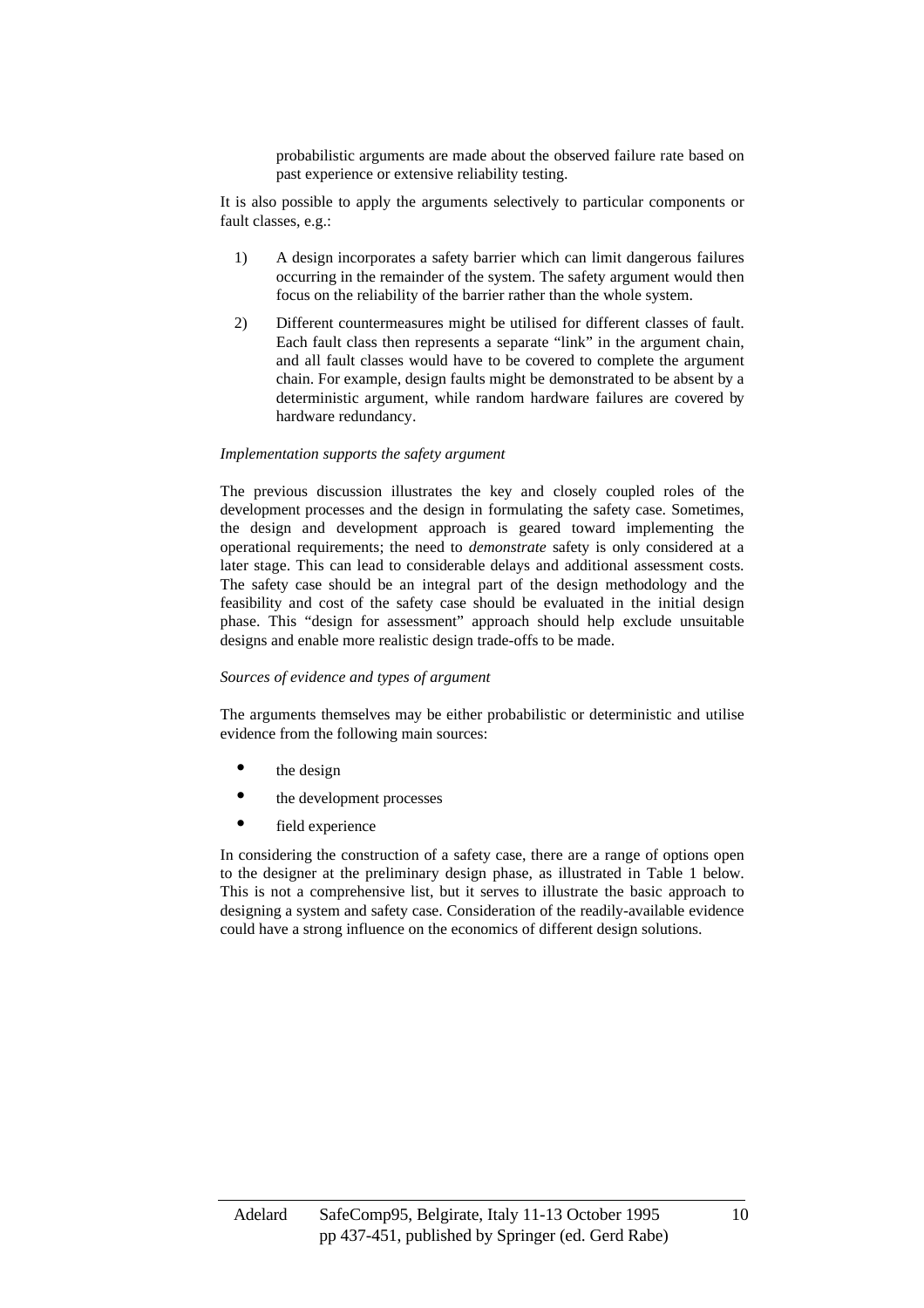|                                                                                                              | <b>Implementation Options/Evidence</b>                                                                                    |                                                                                                      |                                                                                                         |  |
|--------------------------------------------------------------------------------------------------------------|---------------------------------------------------------------------------------------------------------------------------|------------------------------------------------------------------------------------------------------|---------------------------------------------------------------------------------------------------------|--|
| <b>Type of Argument</b>                                                                                      | <b>Development</b><br>process                                                                                             | <b>System design</b>                                                                                 | <b>Field</b><br>experience                                                                              |  |
| <b>Fault elimination</b><br>and quantification<br>Maximising the<br>probability of a<br>"perfect" state      | Procedures,<br>Standards,<br>Documentation.<br>Config. control,<br>Testing,<br>Reviews.<br>Design tools<br>Formal methods | Design<br>simplification<br>Formal proof of<br>system<br>properties<br>Use of standard<br>components | Prior operating<br>history as<br>evidence of<br>correctness<br>Fault reporting,<br>Design<br>correction |  |
| <b>Error activation</b><br>Minimising<br>$OK \rightarrow$ erroneous                                          | Testing according<br>to expected usage                                                                                    |                                                                                                      | Avoid changes<br>in the usage<br>Avoid known<br>problem areas                                           |  |
| <b>Failure</b><br>containment<br>Strengthening<br>erroneous $\rightarrow$ OK<br>erroneous $\rightarrow$ safe |                                                                                                                           | <b>Fault Tolerant</b><br>designs<br>Fail-safe<br>designs                                             | Fault injection<br>tests                                                                                |  |
| <b>Failure Estimation</b><br>Estimating<br>$OK \rightarrow$ dangerous                                        | Reliability testing                                                                                                       |                                                                                                      | Operational<br>failure reports.<br>Reliability<br>growth models                                         |  |

Table 1: Arguments and Evidence

Given a list of possible implementation options, the designer then has to produce an overall system architecture which uses some cost-effective subset of these arguments. This may entail using different types of evidence for different components and may use different types of argument (e.g. fault elimination, failure containment and failure estimation). The safety case may also include diverse argument chains to allow for uncertainty. Some examples of different safety arguments are given in the following section.

# **Illustrations of the Safety Case Approach**

The work on incorporating some current software concepts within safety cases has also been beneficial in the reverse direction. The structuring concepts in safety cases (e.g. those for dealing with residual doubt) can be equally beneficial to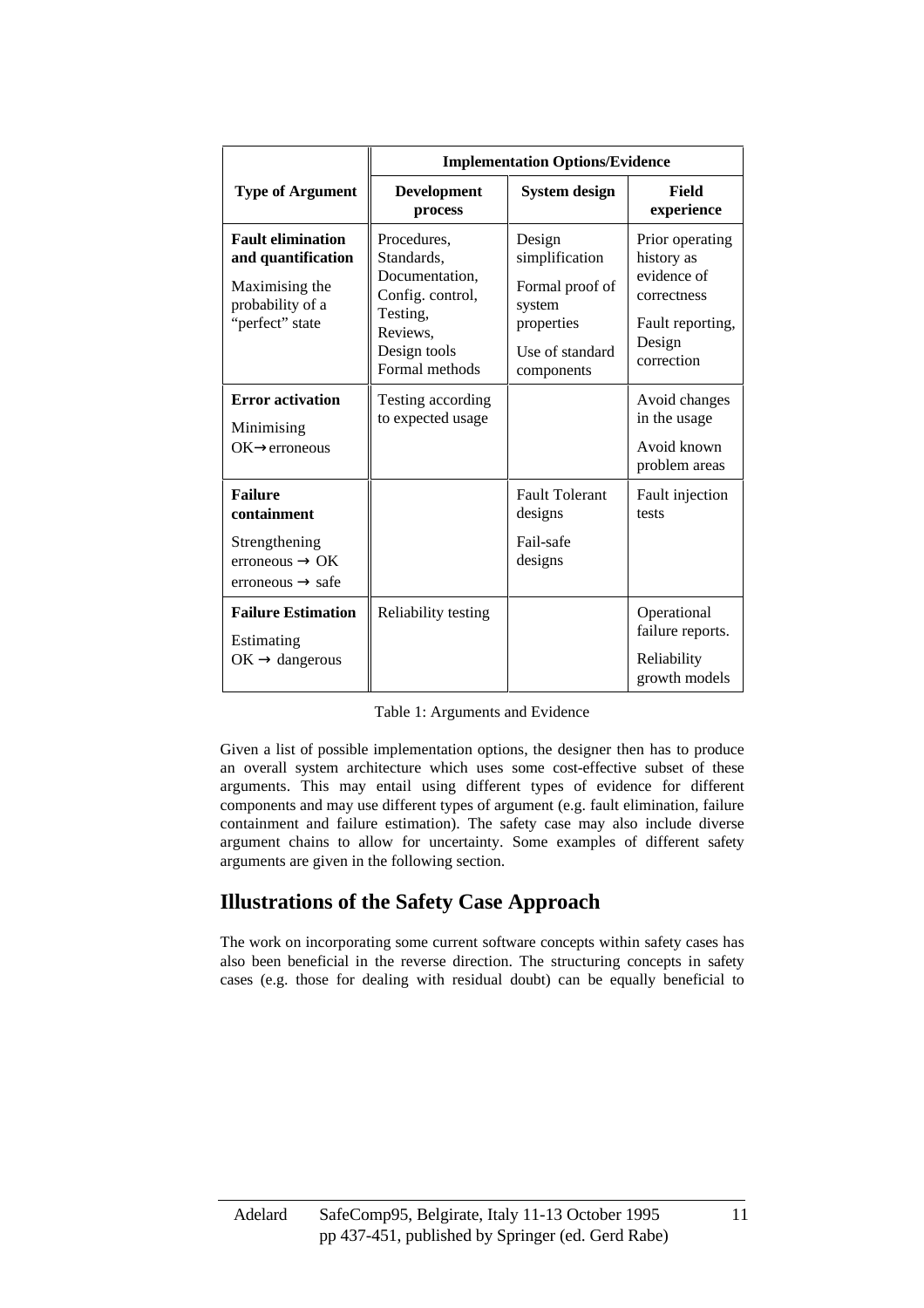software, especially where software is critical to the safety of the overall system. In SHIP the safety case approach was applied to both plant and software examples. Some examples of the different types of safety case for both plant and softwarebased systems are described below.

## **Nuclear Pressure Vessel**

We examined a pre-existing safety case for a nuclear pressure vessel [Hirsch87] and found that the arguments could be mapped on to the proposed argument structure as shown below.

| Transition                           | <b>Cause</b>                                                 | <b>Safeguards</b>                                                                                  |
|--------------------------------------|--------------------------------------------------------------|----------------------------------------------------------------------------------------------------|
| "Sound" $\rightarrow$ faulty         | cracks grow due to<br>normal ageing or<br>abnormal transient | cracking minimised by:<br>production processes, sound<br>design, QA, avoidance of past<br>problems |
|                                      |                                                              | detected by: pre-service tests, on-<br>line inspections.                                           |
| faulty $\rightarrow$ erroneous       | crack grows large<br>enough to leak                          | minimised by periodic inspection<br>of vessel                                                      |
| erroneous $\rightarrow$ safe         | reactor trips before<br>the vessel fails                     | on-line water leak detection<br>initiates trip                                                     |
| erroneous $\rightarrow$<br>dangerous | catastrophic failure<br>of vessel                            | judged incredible                                                                                  |

Table 2: Safety Case Arguments for a Nuclear Pressure Vessel

The safety case for the pressure vessel can be represented using the basic transitions of the model. The safeguards given in the final column show how the transition is minimised or eliminated. The top-level arguments are predicated on sub-claims that fast fractures cannot occur and that a vessel always leaks before it breaks. These sub-claims are supported by a large body of scientific evidence from fracture mechanics and metallurgy.

Errors in the argument can be tolerated because there are two forms of protection (periodic crack detection and on-line leak detection) either of which should be sufficient to maintain reactor safety. In addition there is a separate argument leg based on field experience where it is shown that the required level of reliability has been achieved on similar vessels in the past and that all known pressure vessel design flaws have been avoided.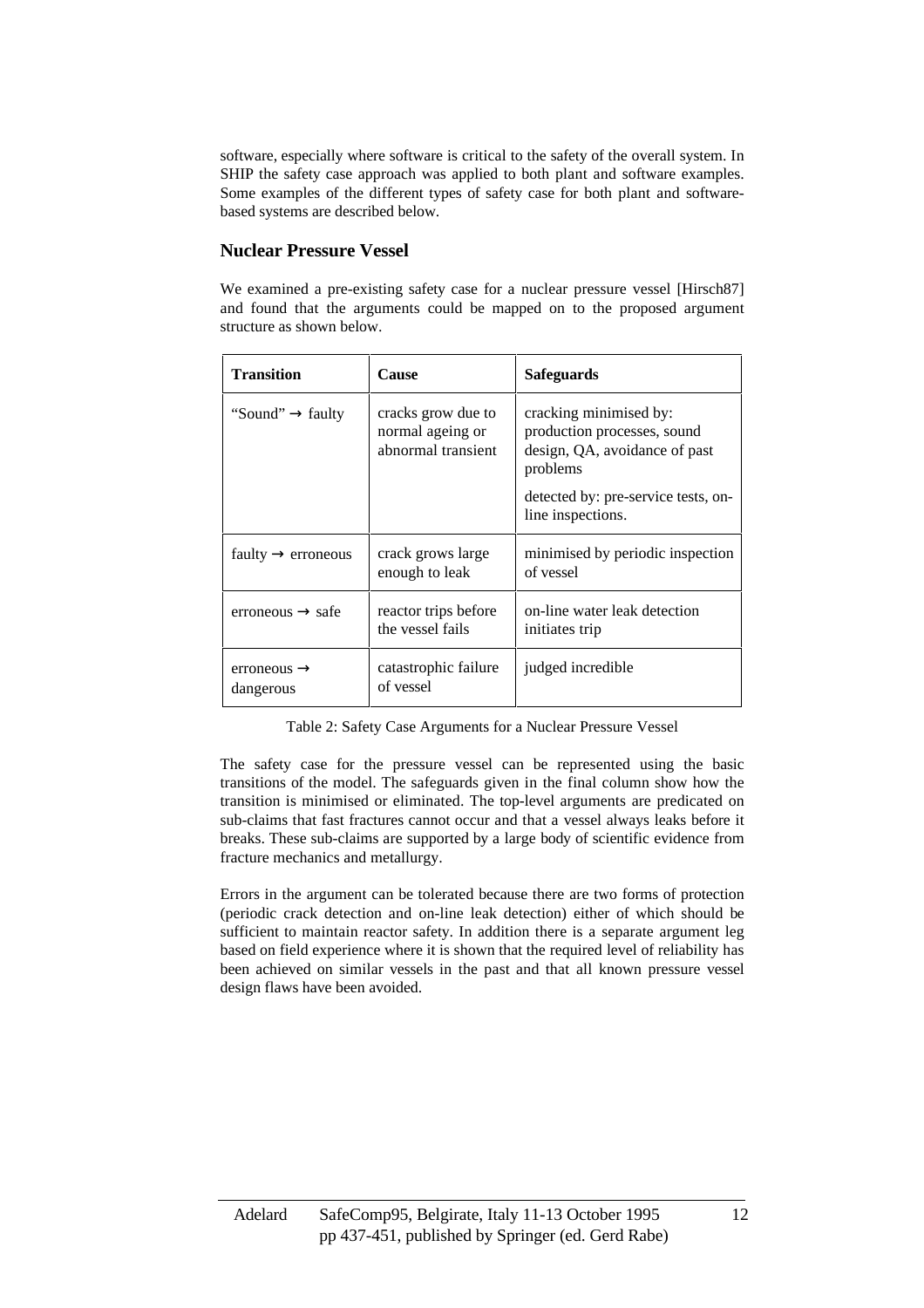## **Boiler System Control**

The Boiler System Control Specification study [Bishop93] looked at the use of formal specification methods in constructing a safety case. In this example the claim is essentially a deterministic argument that design faults are absent, coupled with probability estimates for random hardware failures. A top-down approach is used where the boiler dynamics are formally modelled using Temporal Logic Algebra [Lamport91]. Boiler safety constraints were identified (which were basically that the water level had to remain within upper and lower limits). The control and safety functions were then modelled and shown to preserve the safety constraints. Successive design iterations were made which identified additional component failure modes. The final software design specification was shown to satisfy the safety requirements provided certain assumptions were made about the failure behaviour of the components and the diagnostic capabilities of the software. By computing the likelihood of violating these assumptions the dangerous failure rate can be estimated.

This is quite an effective and systematic method of eliciting the underlying assumptions, and also for deriving an associated fault tree for random failure probability calculations. There is no independent "second chain" which could protect against flaws in the assumptions, so ideally an independent safety system would be needed to cater for residual doubt. This illustrates that there is a duality between safety arguments and system architectures. If diverse systems are used, a single argument can be used for each one. If only a single system is used, diverse arguments are needed to support the safety claim.

## **Analysis of Industrial Controller Field Data**

Field data can be used to provide supporting evidence of "perfection", or at least to give some lower bound on the expected level of reliability. This could be used either as the main safety case argument or as one leg in an overall safety argument. In SHIP we examined field data on industrial computer based control systems from both public and private sources. In one study of fault reports for a small industrial controller we observed the following pattern of fault discovery after a new industrial control system was released.



Figure 6: Fault Fixes over Time (Small Industrial Controller)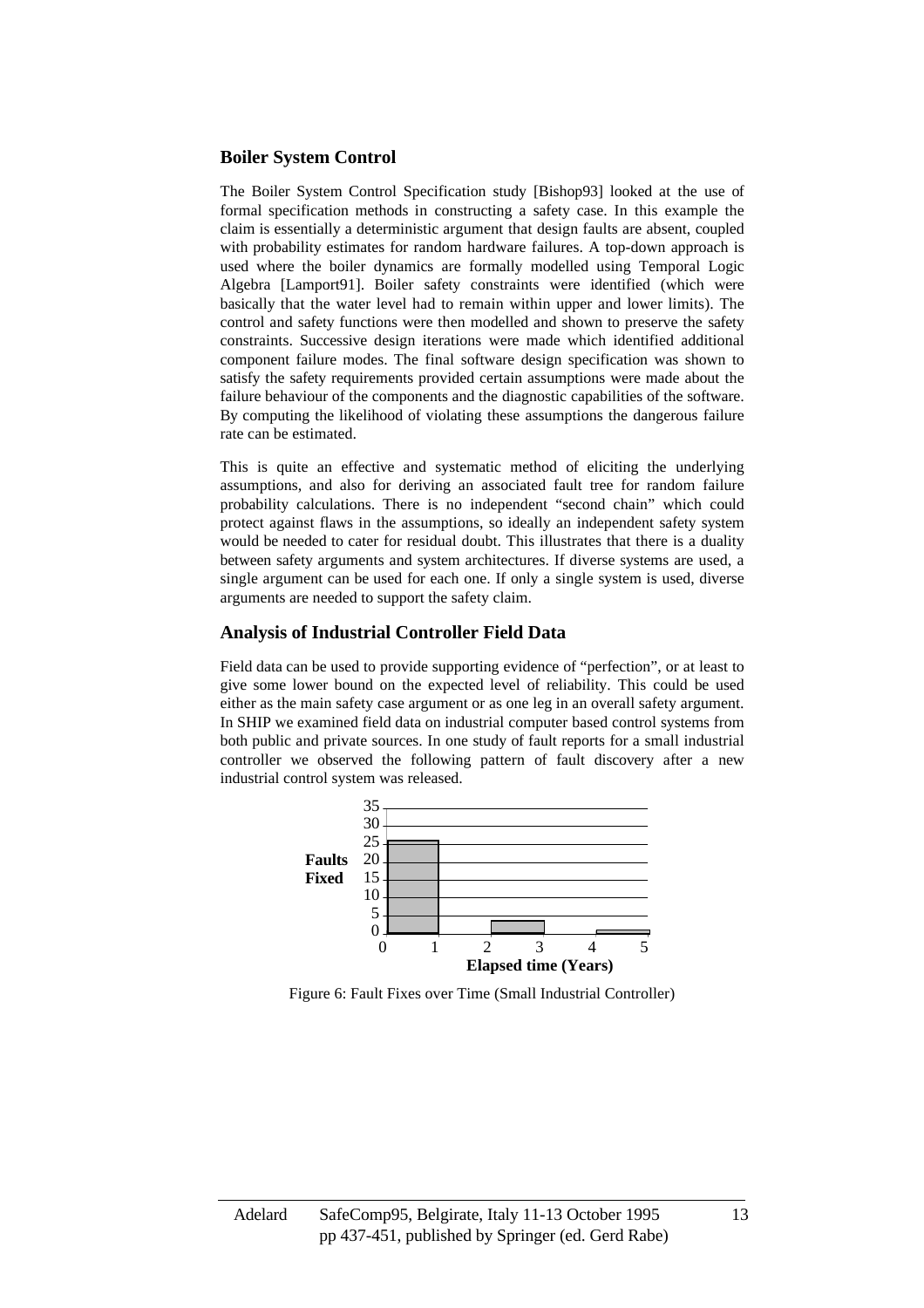Faults reported by customers are recorded, and fault fixes are incorporated in later revisions of the design. This can happen several times in a year. It can be seen that in the second year no faults were fixed at all. Since these controllers are massproduced with thousands being sold every year, this represents an extremely high reliability level. It is suspected that the subsidiary peaks in later years were actually due to *new* faults introduced when new features were added to the system. So it might be argued that after a year of fault fixing the design may be effectively "perfect".

When we looked at a large, complex, industrial controller, a different pattern emerged where there was little change in the fault fixes for successive years. We think this is due to a combination of factors. Firstly fewer units were sold so faults were not detected so rapidly in operational use. Secondly the system was more complex so it probably contained more faults. Finally there is more scope for introducing faults when new features are added.

A safety case argument based on observations of field reliability would therefore have to take into account the complexity of the system, the stability of the design (i.e. the rate of addition of new features) and the amount of field usage (which affects the rate of fault removal). A theory which models these effects is being developed in another research project [QUARC].

## **Summary and Conclusions**

The SHIP project set out to improve the state of the art in assessing the safety of systems containing design faults. We think that we have succeeded to the extent that we have identified an overall safety case structure, and the different forms of argument and evidence that can be used. We have also shown examples of different forms of safety case that can be constructed based on both probabilistic and deterministic design arguments, and evidence from field experience. Other examples were developed in SHIP using a range of approaches (including qualitative methods), but there is insufficient space to present them in this paper.

Currently most safety-related software standards focus on a development process which will minimise faults, and this does not lead to a quantified reliability estimate. The safety case approach proposed in SHIP takes a more global view and provides a framework for estimating the safety and reliability of the software and the associated systems. More work is needed to make this work routinely applicable to industry, and further research into the application of these concepts is being undertaken [QUARC]. We expect to see the SHIP work influencing relevant industrial standards. Indeed, some of the safety case concepts developed in SHIP have already been utilised by the authors in producing the forthcoming revision to the Ministry of Defence standard for safety-critical software [MOD91].